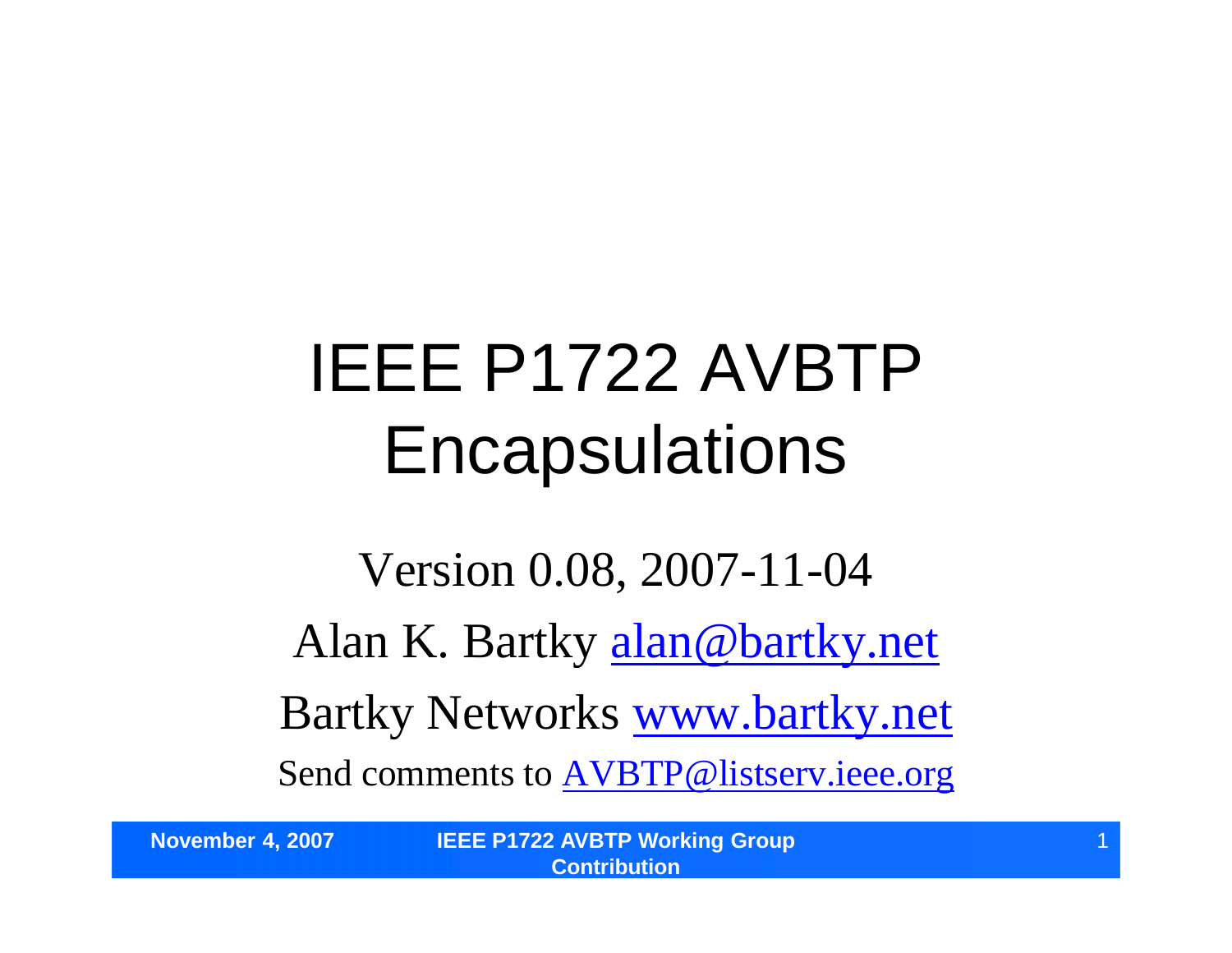# Notice of copyright release

#### • **Notice:**

– This document has been prepared to assist the work of the IEEE P1722 and IEEE 802 Working Groups. It is offered as a basis for discussion and is not binding on the contributing individual(s) or organization(s). The material in this document is subject to change in form and content after further study. The contributor(s) reserve(s) the right to add, amend or withdraw material contained herein.

#### • **Copyright Release to IEEE:**

– The contributor grants a free, irrevocable license to the IEEE to incorporate material contained in this contribution, and any modifications thereof, in the creation of an IEEE Standards publication; to copyright in the IEEE's name any IEEE Standards publication even though it may include portions of this contribution; and at the IEEE's sole discretion to permit others to reproduce in whole or in part the resulting IEEE Standards publication. The contributor also acknowledges and accepts that this contribution may be made public by the IEEE P1722 Working Group or the IEEE 802 Working Group.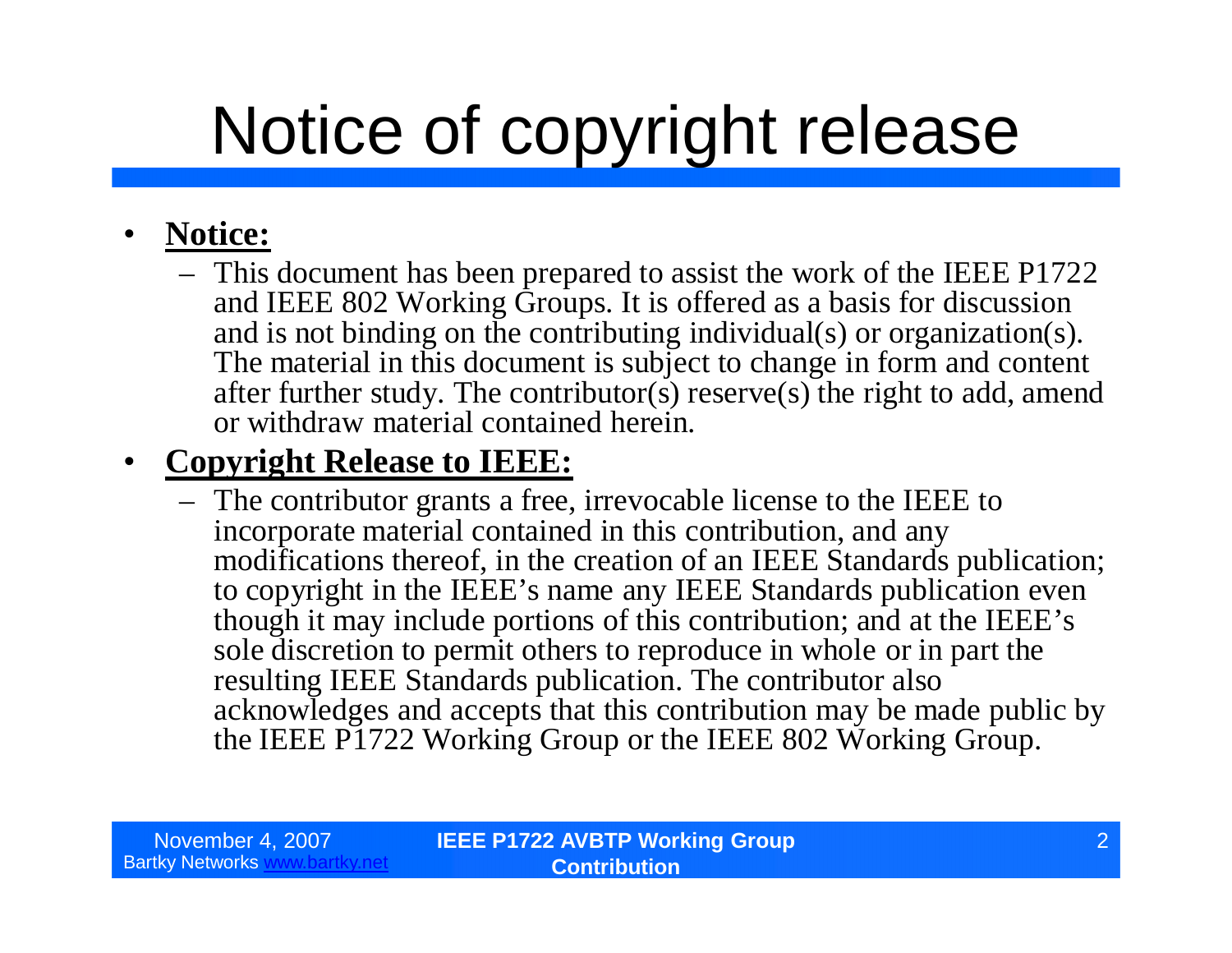### Revision History

| <b>Rev</b> | <b>Date</b> | <b>Comments</b>                                                                                                                                                                                                                                                                                                                                                                                                                                                                                                                                                                                                         |
|------------|-------------|-------------------------------------------------------------------------------------------------------------------------------------------------------------------------------------------------------------------------------------------------------------------------------------------------------------------------------------------------------------------------------------------------------------------------------------------------------------------------------------------------------------------------------------------------------------------------------------------------------------------------|
| 0.01       | 2007-06-24  | First version using formats and notes based on what probably will start going into the<br>draft P1722 specifications.                                                                                                                                                                                                                                                                                                                                                                                                                                                                                                   |
| 0.02       | 2007-06-27  | Added draft proposal for fragmentation for discussion on how to handle large CIP<br>packets broken up into smaller packets for the case of 1394/61883 to AVBTP /61883<br>interworking. Cleaned up some diagrams to correct areas "grey" or white depending<br>on scope of fields versus the diagram (what the diagram was trying to convey as fields<br>of interest).                                                                                                                                                                                                                                                   |
| 0.03       | 2007-07-02  | Changed proposed Proprietary/Experimental based on feedback from John Nels Fuller<br>on 2007-07-02 teleconference                                                                                                                                                                                                                                                                                                                                                                                                                                                                                                       |
| 0.04       | 2007-08-08  | Changed frame formats and updated diagrams to:<br>• Accommodate latest fragmentation/reassembly proposal (Alan Bartky)<br>• Accommodate for latest "cross timestamp" control frame proposal (Chuck Harrison)<br>•Prepare for draft 0.03 of the P1722 specification.<br>•Updated proposal for "escape type" protocol to accommodate new proposal for<br>standardized fragmentation/reassembly and packet length at "standard" places.<br>Removed detailed description of fields (see draft 0.02 or upcoming 0.03 P1722)<br>specification for those details) except for the new proposal for<br>fragmentation/reassembly. |
| 0.05       | 2007-08-09  | Misc cleanup, fixes and also added Chuck Harrison's Cross Timestamping<br>encapsulations.                                                                                                                                                                                                                                                                                                                                                                                                                                                                                                                               |

| November 4, 2007         | <b>IEEE P1722 AVBTP Working Group</b> |  |
|--------------------------|---------------------------------------|--|
| <b>Bartky Networks w</b> | <b>Contribution</b>                   |  |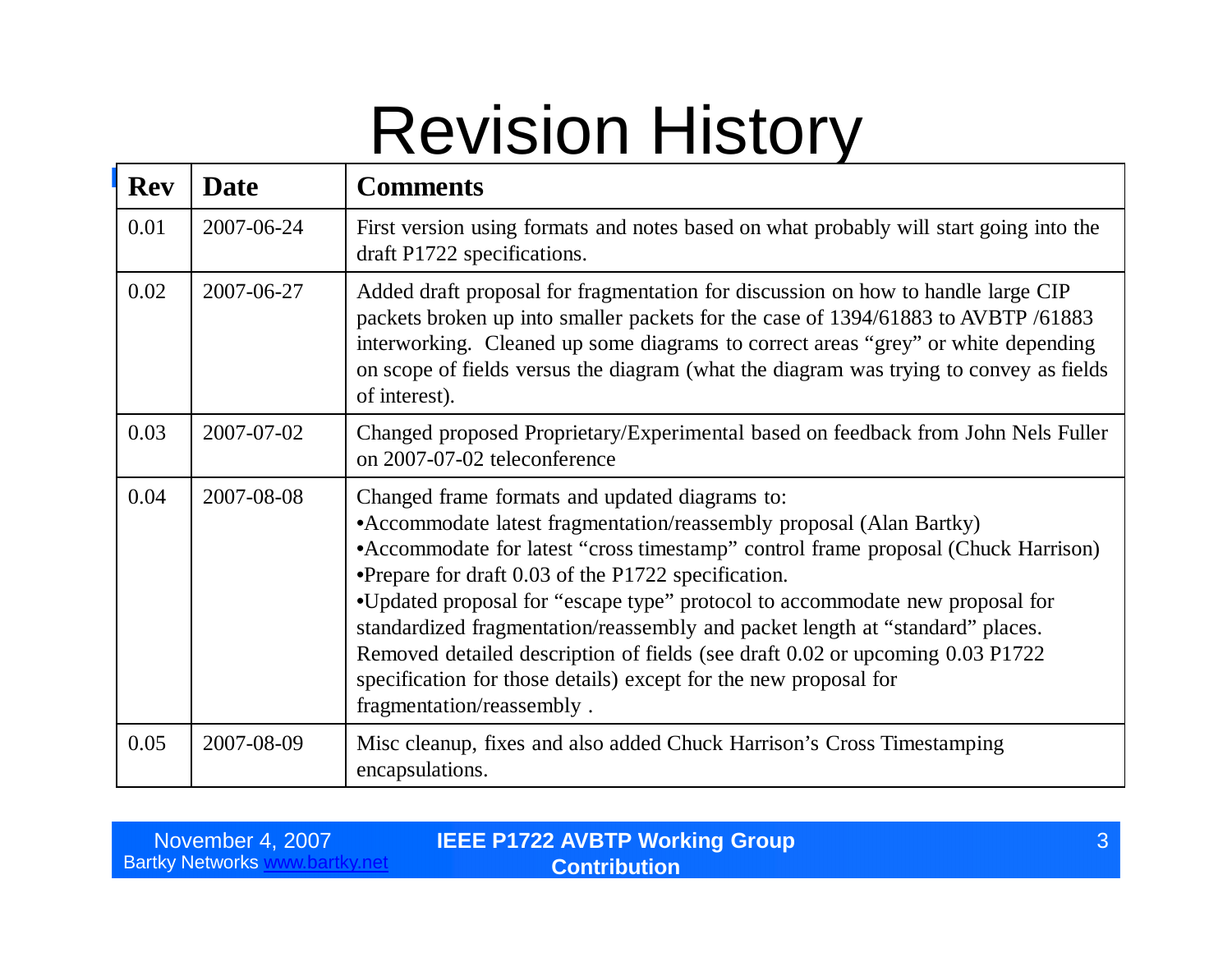# Revision History (continued)

| <b>Rev</b> | <b>Date</b>      | <b>Comments</b>                                                                                                                                                                                                                                                                                                                                                                                                                                                                                                                                                                                                                                                                                                                                                                                          |
|------------|------------------|----------------------------------------------------------------------------------------------------------------------------------------------------------------------------------------------------------------------------------------------------------------------------------------------------------------------------------------------------------------------------------------------------------------------------------------------------------------------------------------------------------------------------------------------------------------------------------------------------------------------------------------------------------------------------------------------------------------------------------------------------------------------------------------------------------|
| 0.06       | 2007-08-09       | Continuing misc. edits (using this presentation for source of master diagrams for<br>P1722 specification                                                                                                                                                                                                                                                                                                                                                                                                                                                                                                                                                                                                                                                                                                 |
| 0.07       | 2007-10-04       | Incorporated encapsulation changes as discussed at last face to face meeting and<br>teleconferences afterwards up to the present date (2007-10-04).<br>• Added 64 bit stream ID field to all AVBTP immediately following the Ethertype-<br>Subtype quadlet.<br>• Added 1 bit Control/Data Field in the 8 bit subtype field and changed the subtype to a<br>7 bit field. Adjusted values accordingly in the sub-type field as well.<br>•Changed all text within the diagrams to a consistent 12 point Arial font.<br>•Removed diagram showing Intermediate fragment as my understanding of consensus<br>is at least for 61883 over AVBTP, we will always put in the 1394-like and CIP header<br>into each and every fragment such that the sample data is always at the same offset for<br>each fragment. |
| 0.08       | $2007 - 11 - 04$ | •Per agreement from Santa Clara face to face meeting, changed all formats to be on<br>the same 32 bit alignment as IP packets.<br>•Re-drew MAC headers/frame format on separate diagram and removed MAC<br>headers from all AVBTP frame diagrams. Used 16 bit based diagrams for 802.3<br>and 32 bit for all AVBTP frames. Showed all indexes based on 0 being 1 <sup>st</sup><br>quadlet of the AVBTP frame.<br>• Added initial proposal for place for the new 8 bit field for tracking GM changes<br>proposed by Matt Mora and meeting with general approval so far in email.<br>• Added new Editor's proposal for adding a common length field for all control packets                                                                                                                                |
|            | November 4, 2007 | <b>IEEE P1722 AVBTP Working Group</b>                                                                                                                                                                                                                                                                                                                                                                                                                                                                                                                                                                                                                                                                                                                                                                    |

**Contribution**

**Bartky Networks www.bartky.net**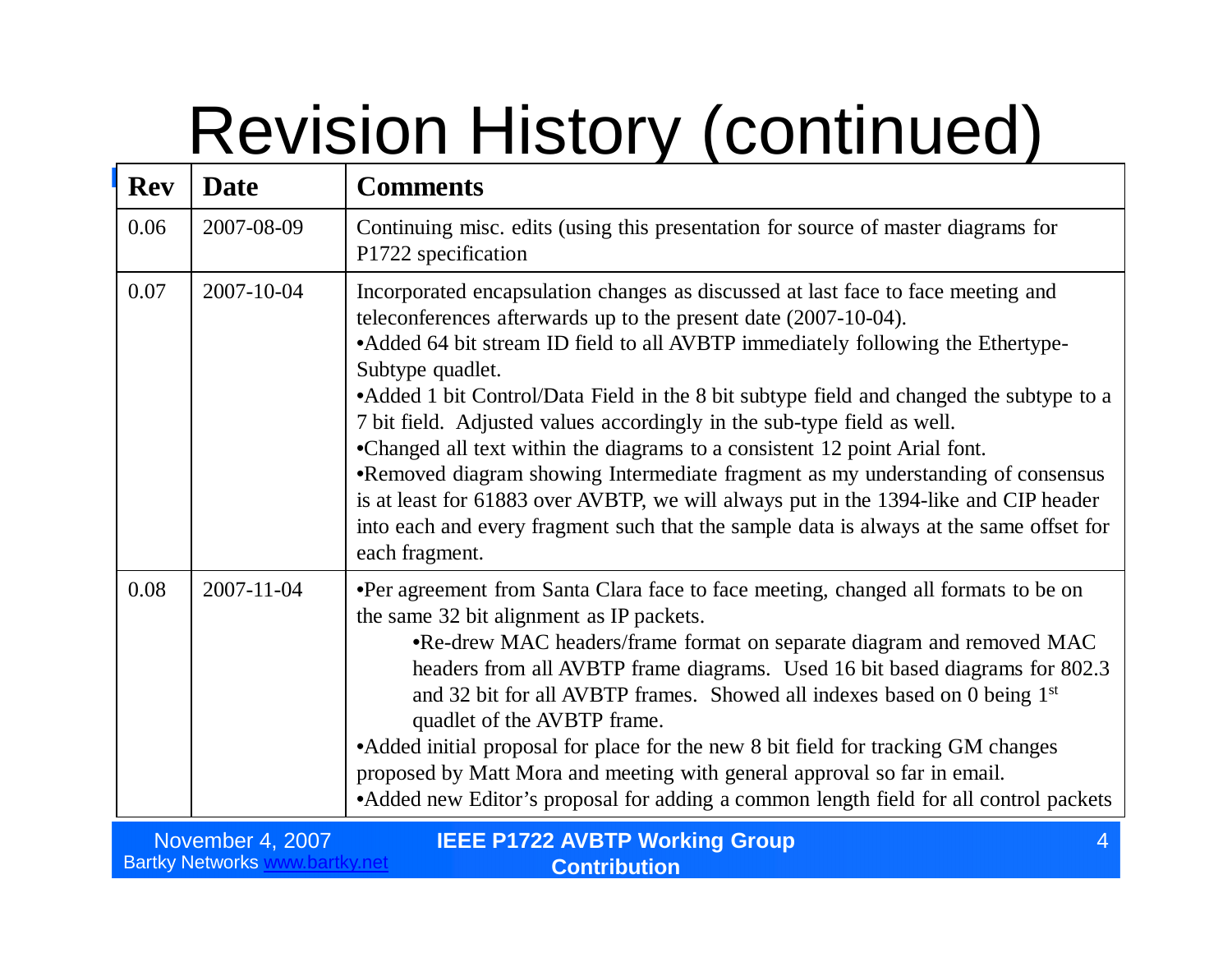### Encapsulation Design Assumptions

- AVBTP shall use 802.1AS for time base
- AVBTP shall be able to react to change in 802.1AS time (user changing time of day, change in Grandmaster, etc. (see 802.1AS assumptions from AVB document)).
- 61883 format over AVBTP will support presentation time using AVBTP timestamp field instead of current  $\overline{61883}$  SYT field
	- 1394/61883 to 1722/61883 gateways will have to take care of all SYT to AVBTP timestamp conversions, synchronization, cross timestamps, etc.
	- Editor's note: Need to work out SYT field for SPH = 1 packets as timestamps are on a per source packet basis (MPEG packet) instead of in the CIP header.
- AVBTP 61883 presentation time shall be relative to the 802.1AS clock
- Adapt 1394 AV/C Function Control Protocol (FCP) for use in 61883 over AVBTP.
- Proprietary encapsulations allowed via reserved subtype  $(7F_{16})$
- Allow for other future expansions via different subtypes.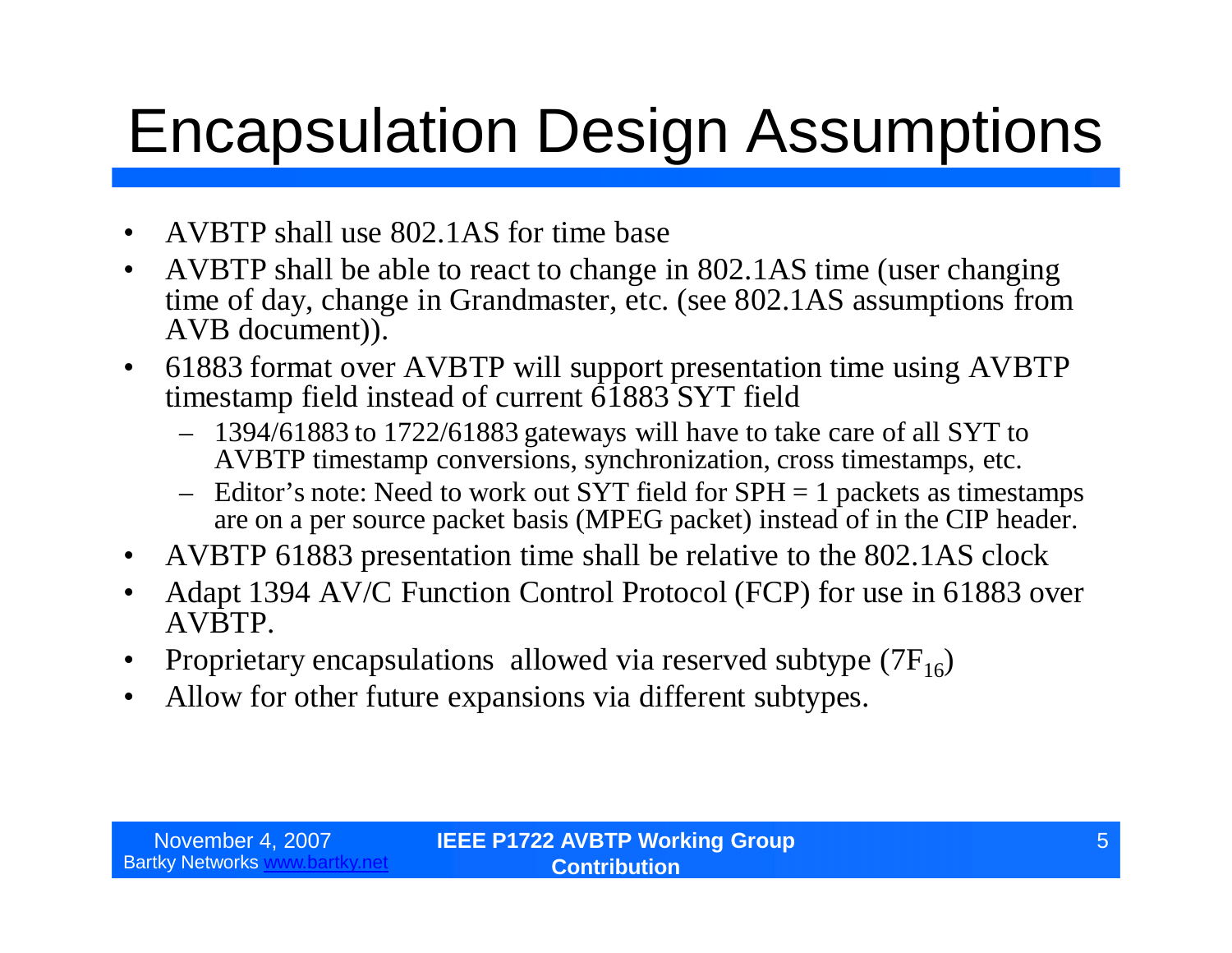# Encapsulation Assumptions

- All AVBTP packets shall contain a 64 bit 802.1Qat Stream ID field. That field shall be used for stream identification.
	- TBD: Relationship with source and destination MAC address.
	- TBD: Need to have a standard value that indicates that stream ID contains no data (perhaps all zeros or all ones?)
		- >>Editor prefers all zeros to avoid confusion with Broadcast MAC address of FF-FF-FF-FF-FF-FF.
- For AVBTP stream data and control frames, MAC Destination Address may be unicast, multicast or broadcast depending on the specification of the usage of each AVBTP control frame.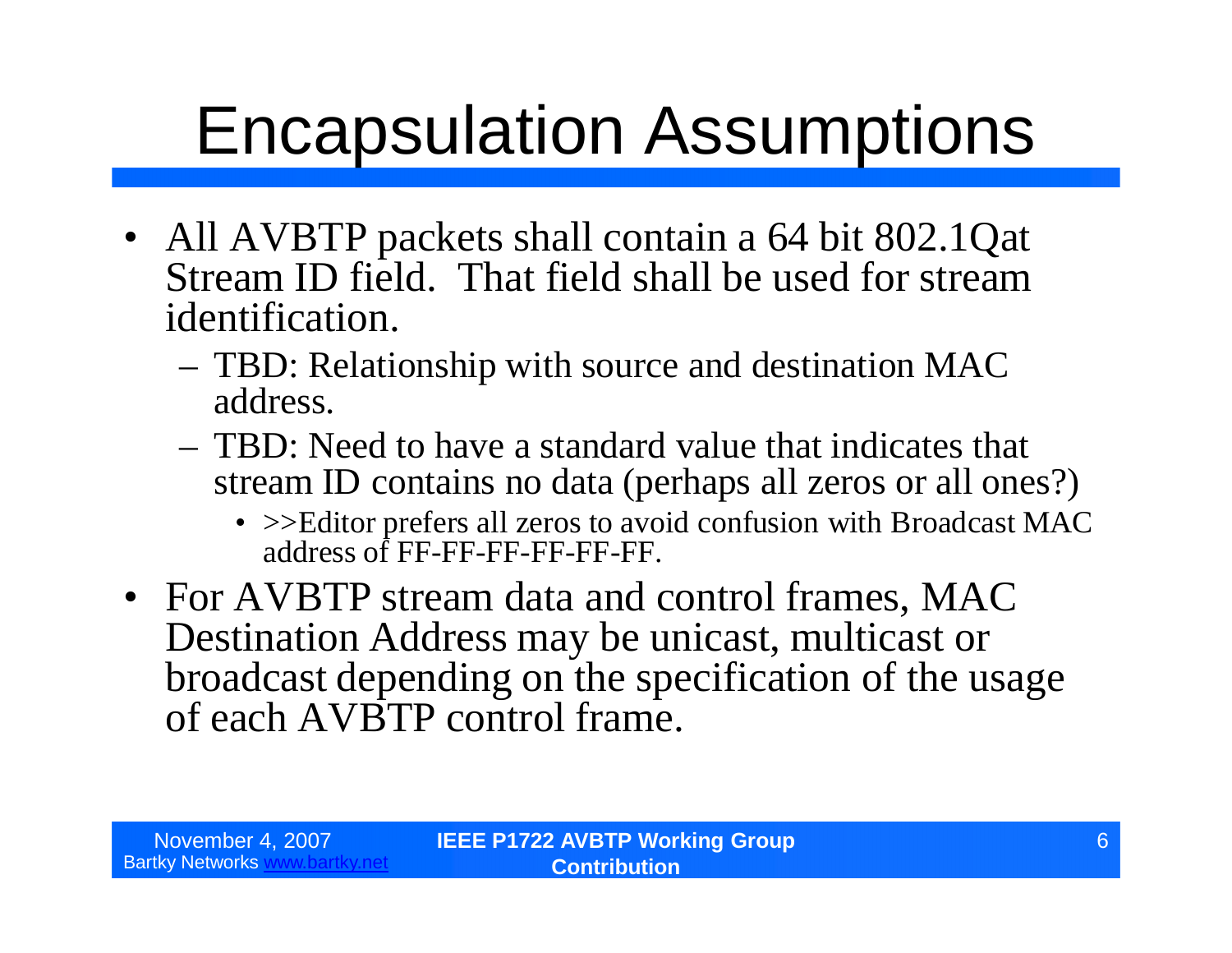## Encapsulation Assumptions

- All talkers shall always send stream data frames with 1st Ethertype field set to 0x8100 for 802.1 P/Q type.
- For AVBTP, talkers and controllers are not required to send stream control frames with an 802.1 P/Q tag.
- All AVBTP compliant devices must always be able to accept data and control frames with an 802.1 P/Q tag.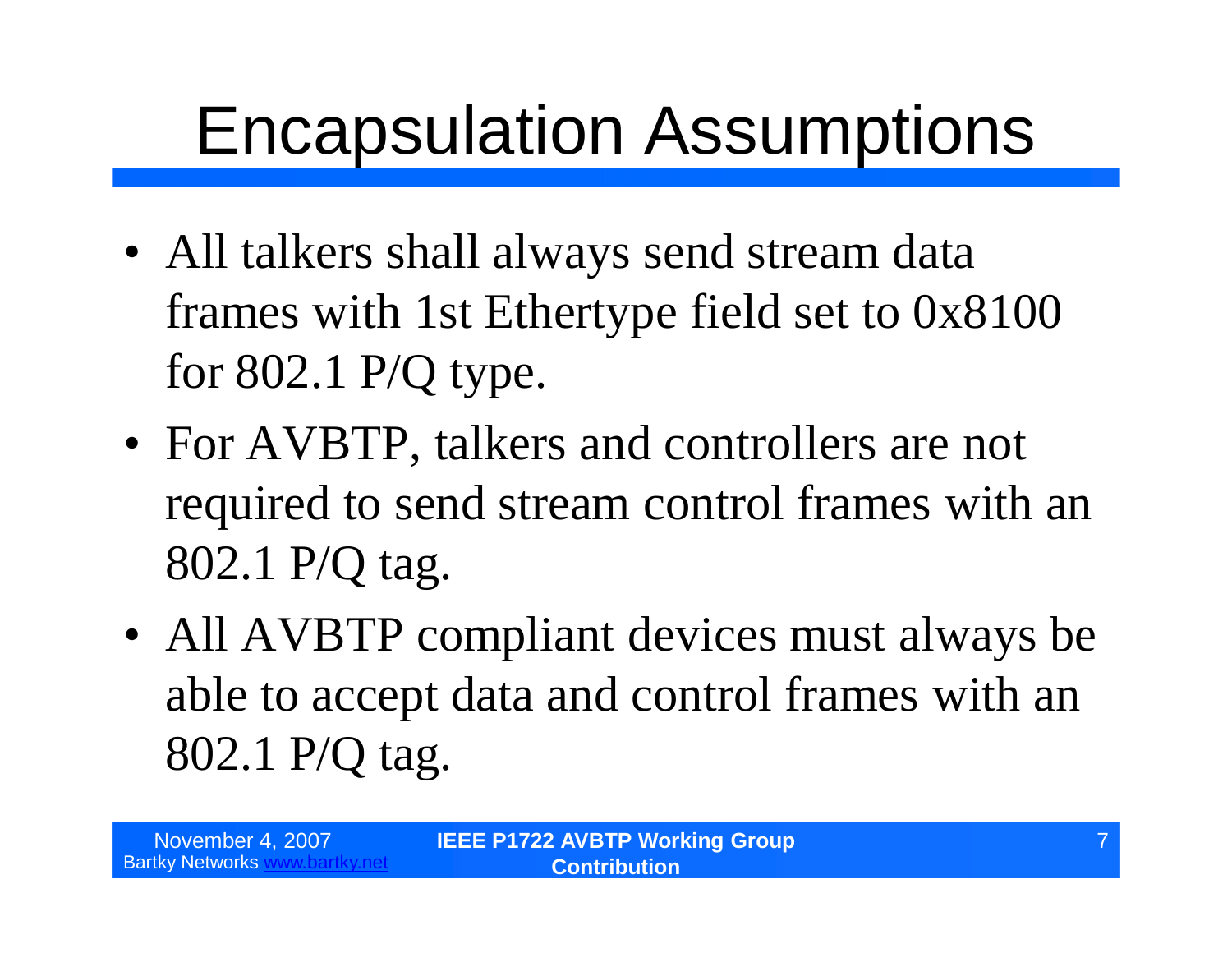### Encapsulation Assumptions

- VLAN Identifier (VID), 12 bits:
	- The VID is a VLAN and not a Stream Identifier
	- AVBTP stations must support VLAN ID of zero to send or receive for stream data traffic.
	- AVBTP stations are recommended to support other VLAN IDs, but it is not required.
	- Receiving AVBTP stations shall ignore the VLAN ID field (i.e. they will assume that if they receive frames, then they are a member of that VLAN).
- Canonical Format Indicator (CFI), 1 bit
	- AVBTP will only support CFI of zero.
- Priority Code Point (PCP), 3 bits:
	- For data streams, AVBTP talkers shall always use the appropriate value (default or as administered to a different value) for IEEE 802.1Qav class A or class B traffic.
		- $\gg$  Editor's note: Would actually prefer that we get a confirmation that 802.1Qat will tell us the value to use, and then we can just point to that standard.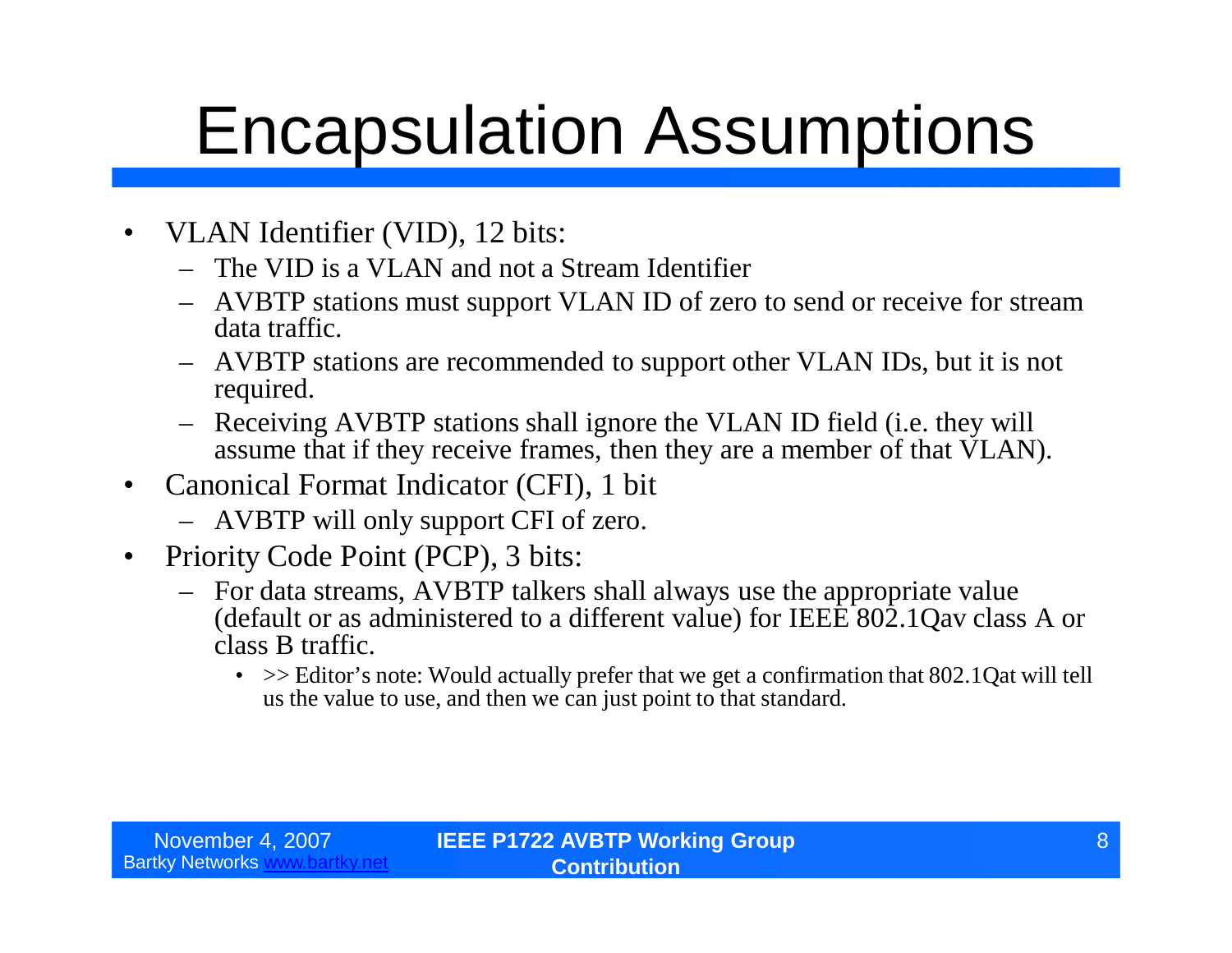#### AVBTP 802.3 with 802.1Q Tag field MAC frame



**Note: AVBTP data stream frames must always use this format. AVBTP control frames may use this format on transmit. All AVBTP devices must be able to receive data or control frames in this format.**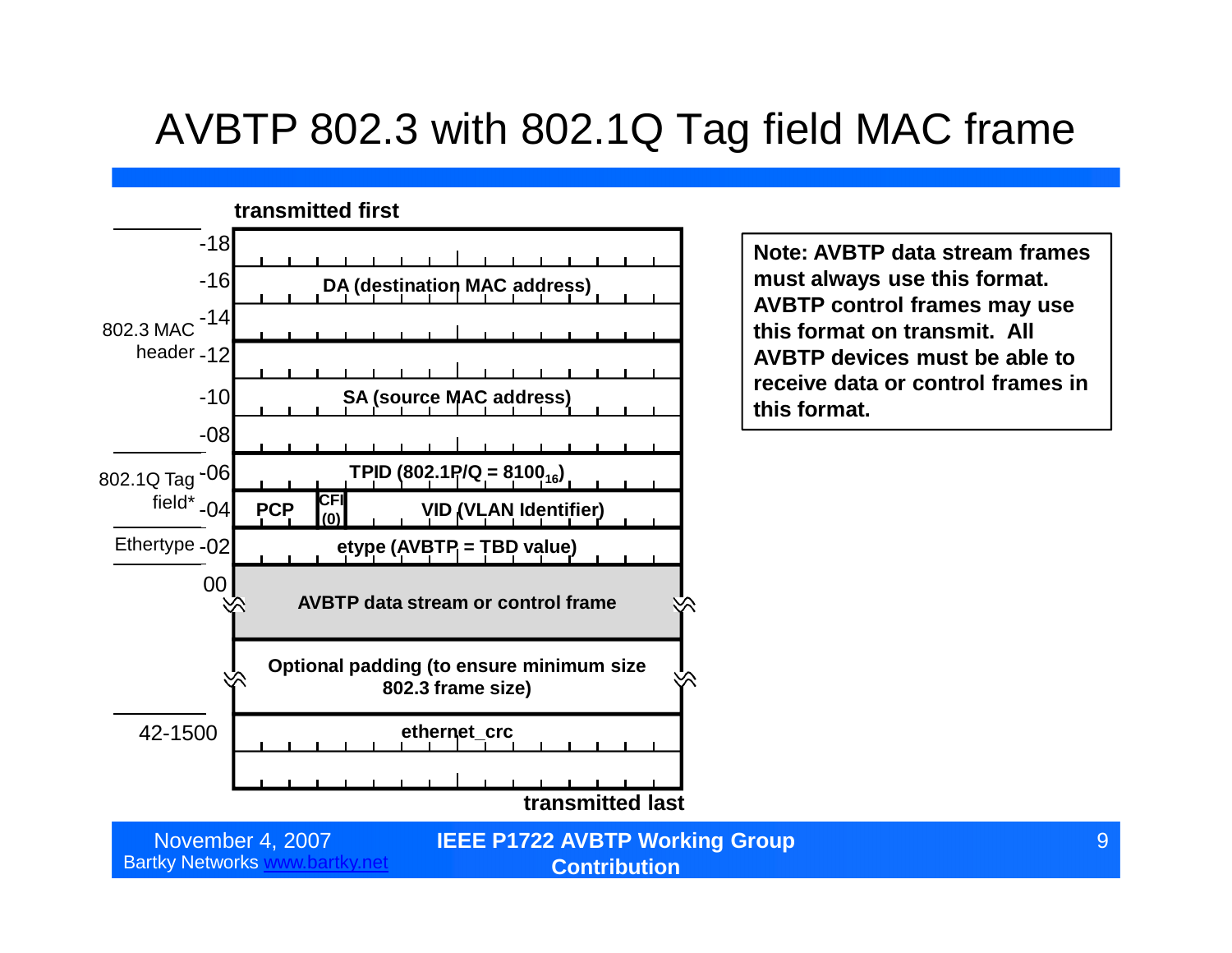#### AVBTP 802.3 without 802.1Q Tag field MAC frame

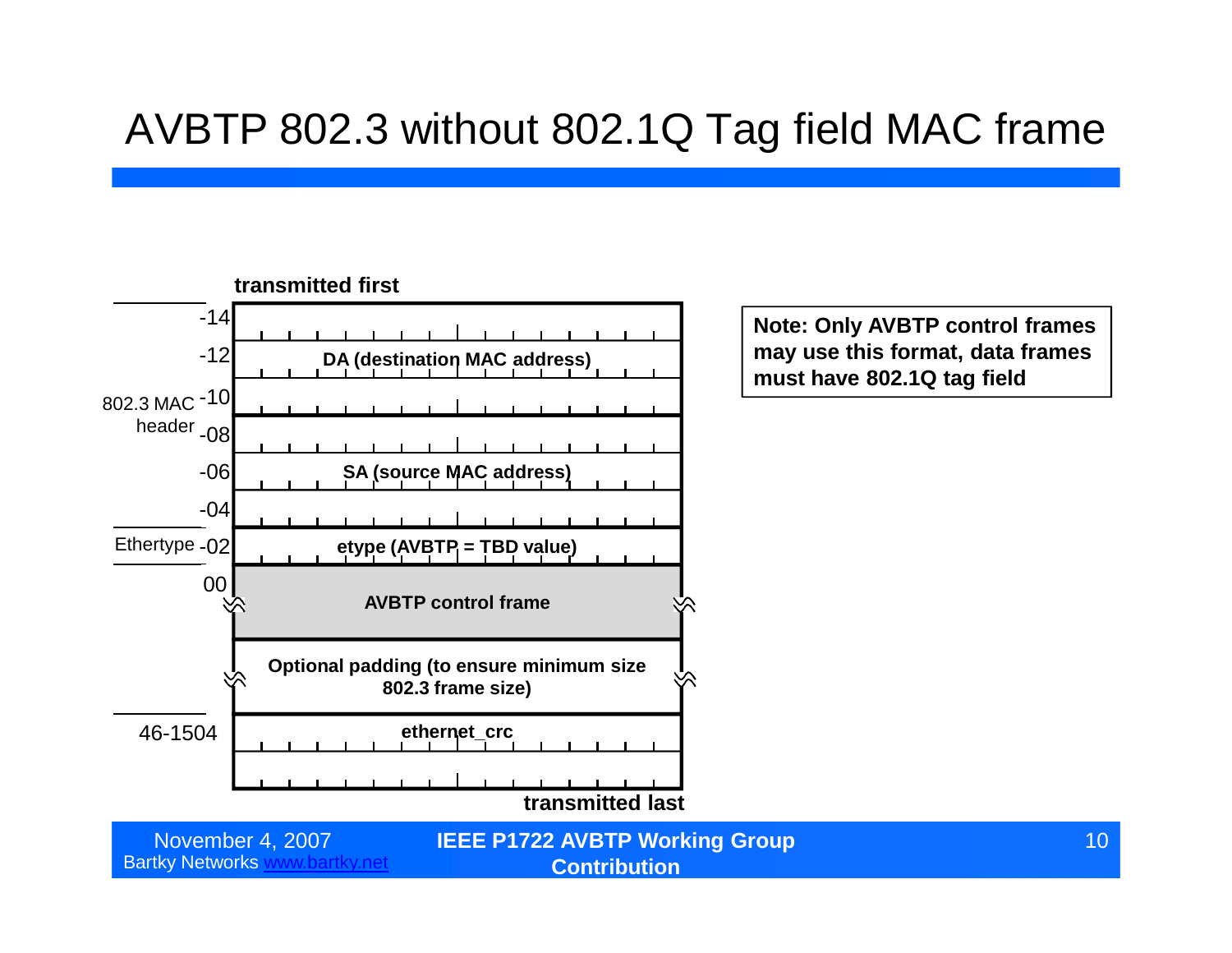### AVBTP frame common fields



| November 4, 2007         | <b>IEEE P1722 AVBTP Working Group</b> | 11 |
|--------------------------|---------------------------------------|----|
| <b>Bartky Networks w</b> | <b>Contribution</b> \                 |    |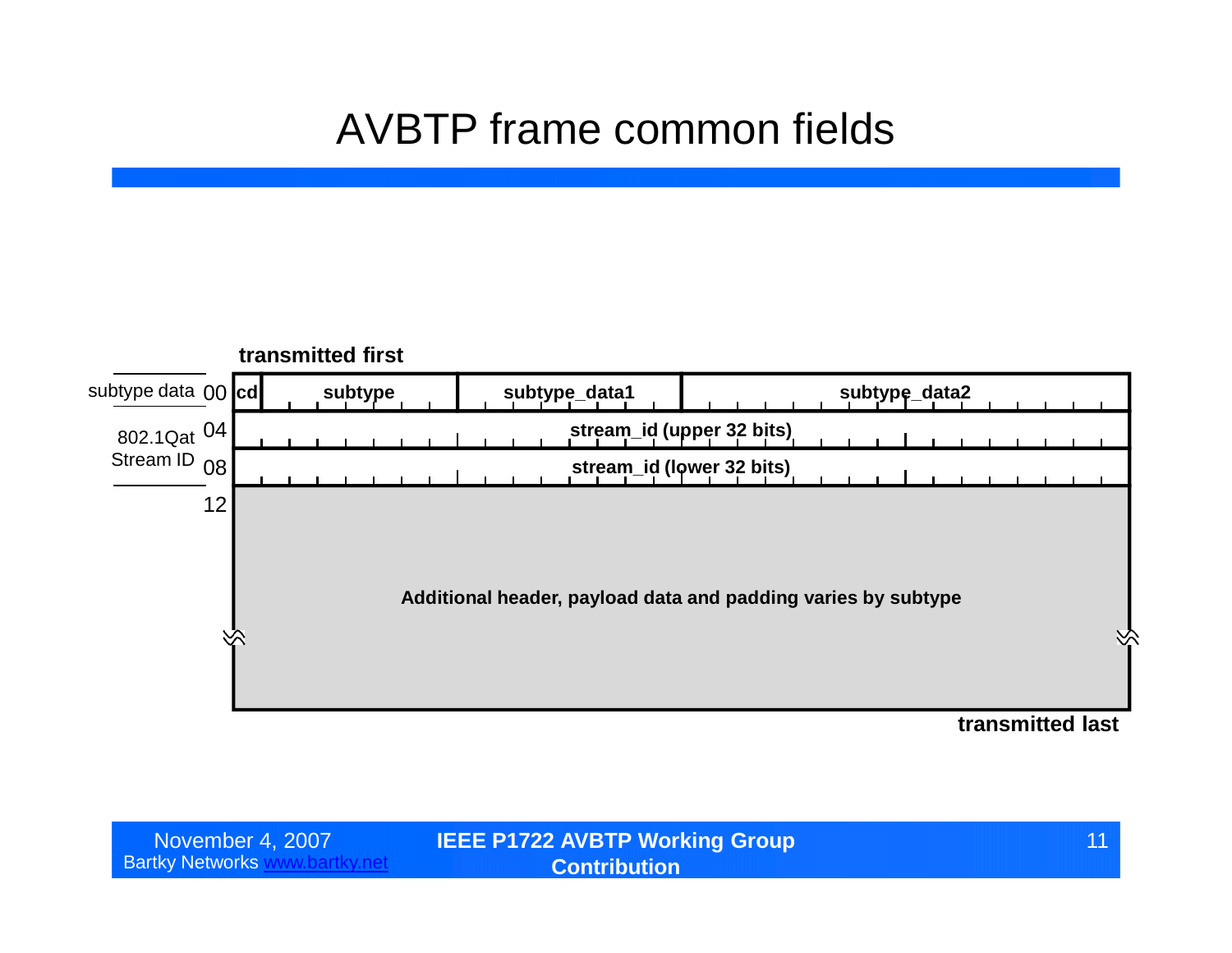### Control packet common header



| November 4, 2007          | <b>IEEE P1722 AVBTP Working Group</b> | 12 <sup>°</sup> |
|---------------------------|---------------------------------------|-----------------|
| <b>Bartky Networks WV</b> | <b>Contribution</b>                   |                 |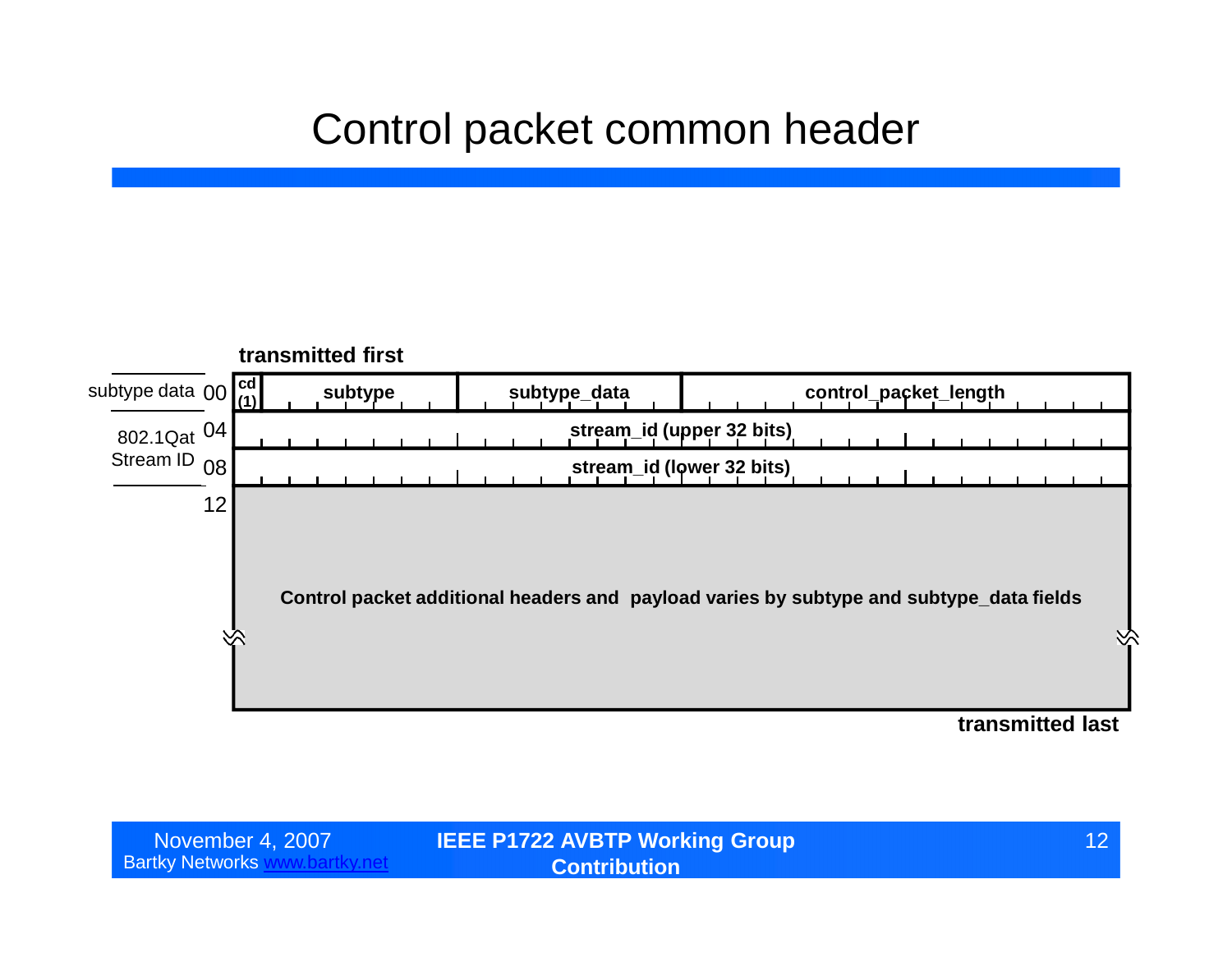#### AVBTP stream type data frame, general



| November 4, 2007      | <b>IEEE P1722 AVBTP Working Group</b> |  |
|-----------------------|---------------------------------------|--|
| tky Networks <u>v</u> | <b>Contribution</b>                   |  |

Bartky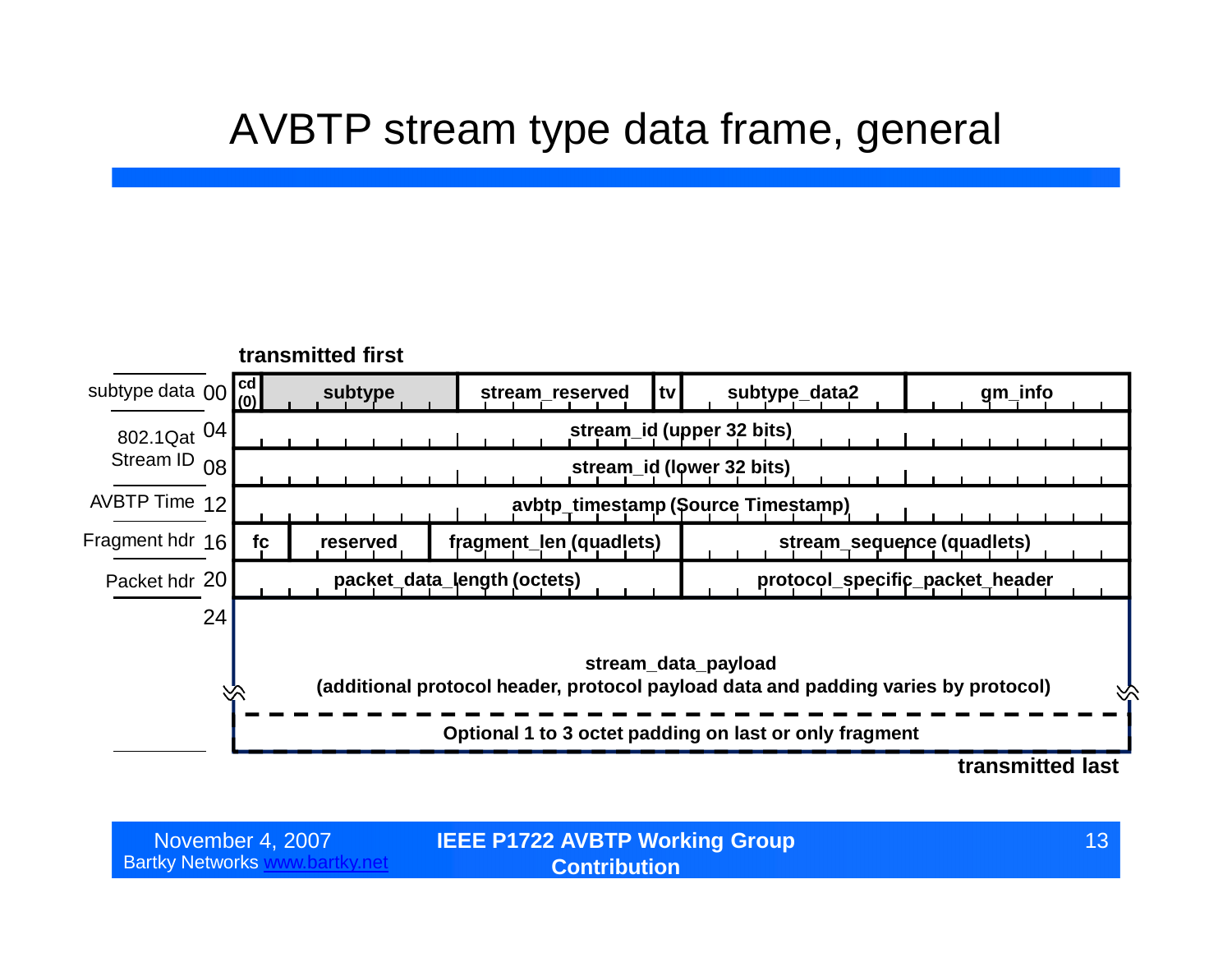#### Fragmentation, sequence, length stream fields



| November 4, 2007         | <b>IEEE P1722 AVBTP Working Group</b> | 14. |
|--------------------------|---------------------------------------|-----|
| <b>Bartky Networks w</b> | <b>Contribution</b>                   |     |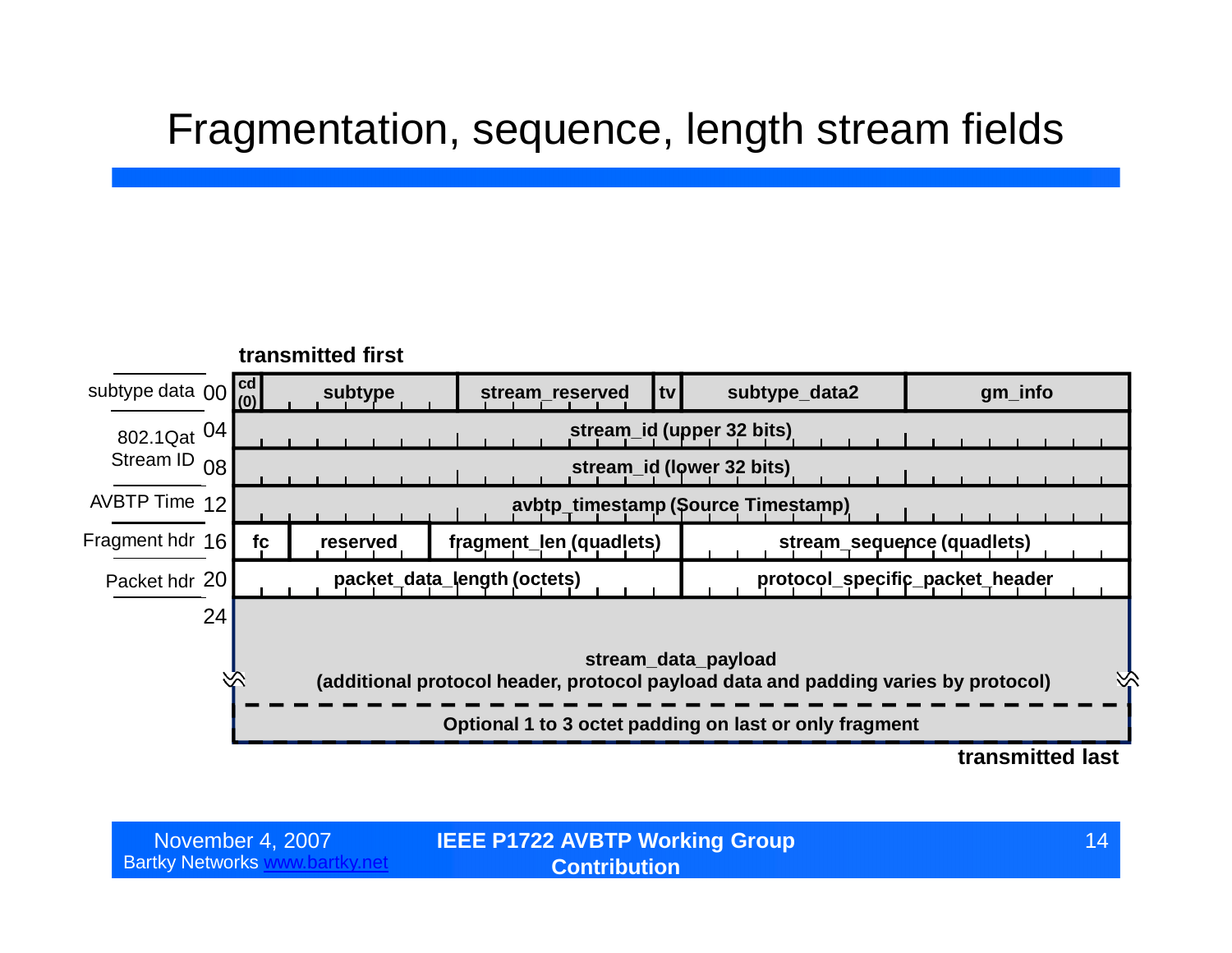#### Draft AVBTP Subtype 0, 61883/IIDC data packet



| November 4, 2007         | <b>IEEE P1722 AVBTP Working Group</b> |  |
|--------------------------|---------------------------------------|--|
| <b>Bartky Networks w</b> | <b>Contribution</b>                   |  |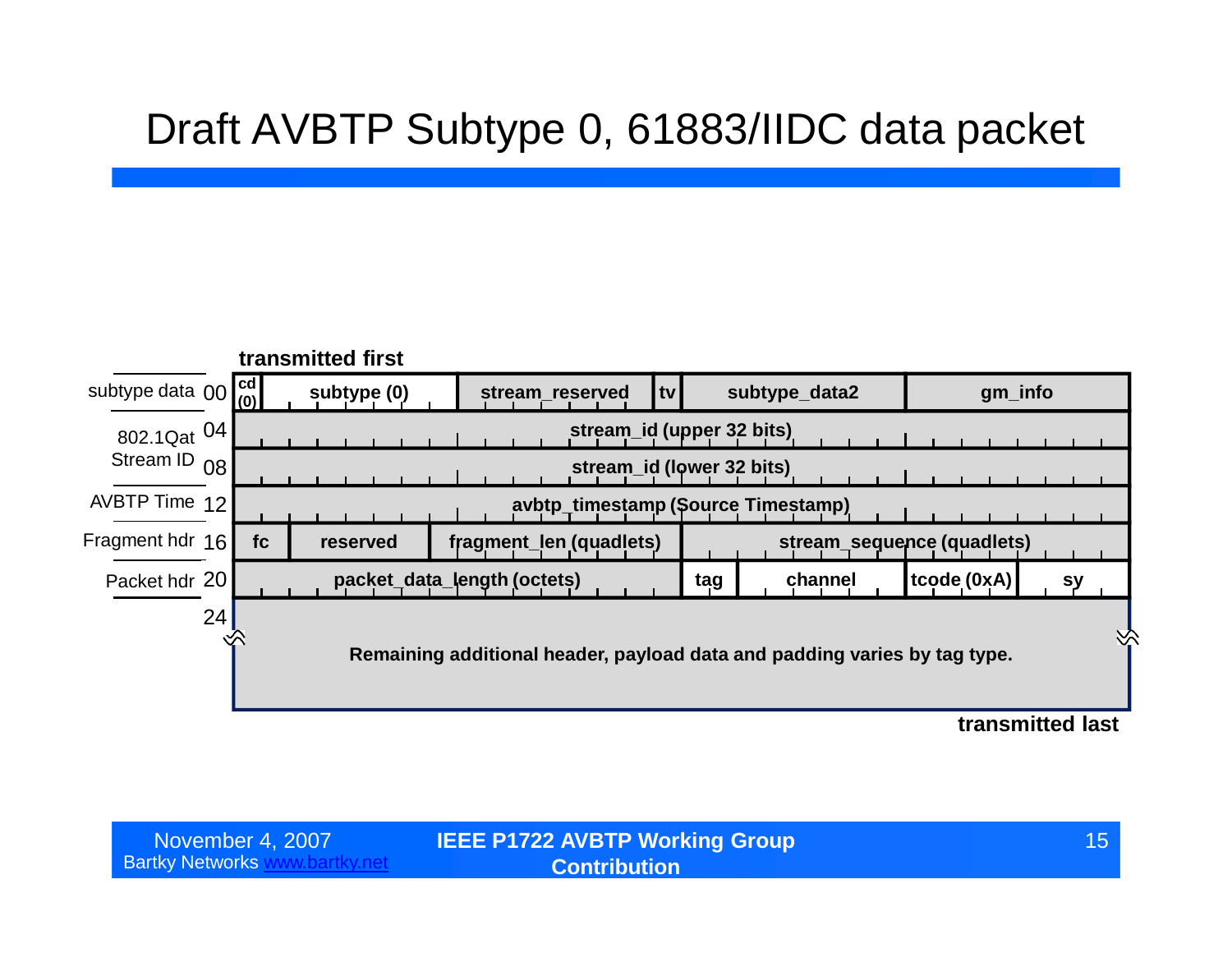#### Draft AVBTP IIDC Stream Data packet



**transmitted last**

**\*Note: Current standard for IIDC restricts channel ID to 0-15**

Bartky Networks www.bartky.net **IEEE P1722 AVBTP Working Group** November 4, 2007 16 **Contribution**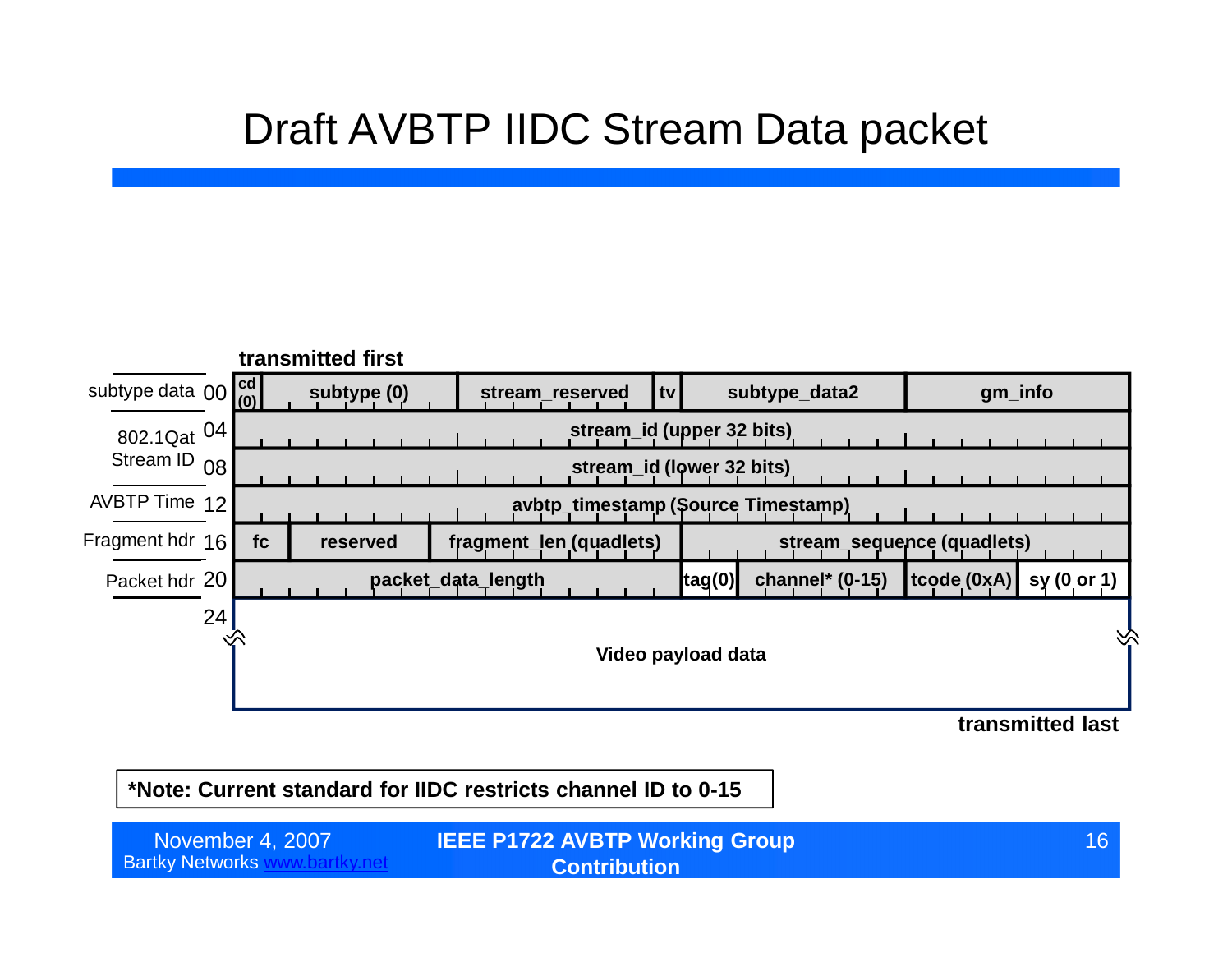#### Draft AVBTP CIP Stream Data packet, SPH(0)



| November 4, 2007       |  |
|------------------------|--|
| <b>Bartky Networks</b> |  |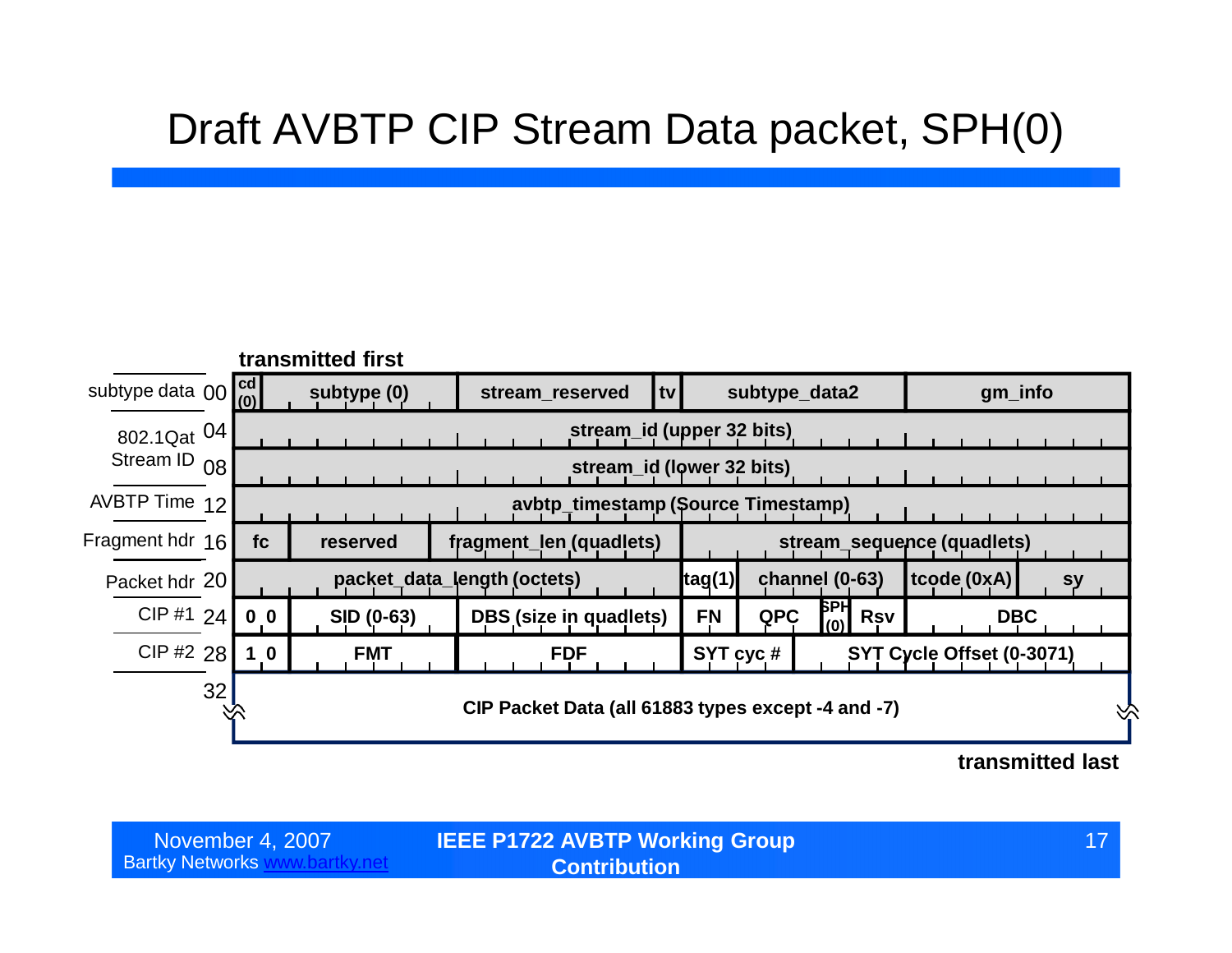#### Draft AVBTP CIP Stream Data packet, SPH(1)



**Bartky Networks www.bartky.net** 

**IEEE P1722 AVBTP Working Group** November 4, 2007 18 **Contribution**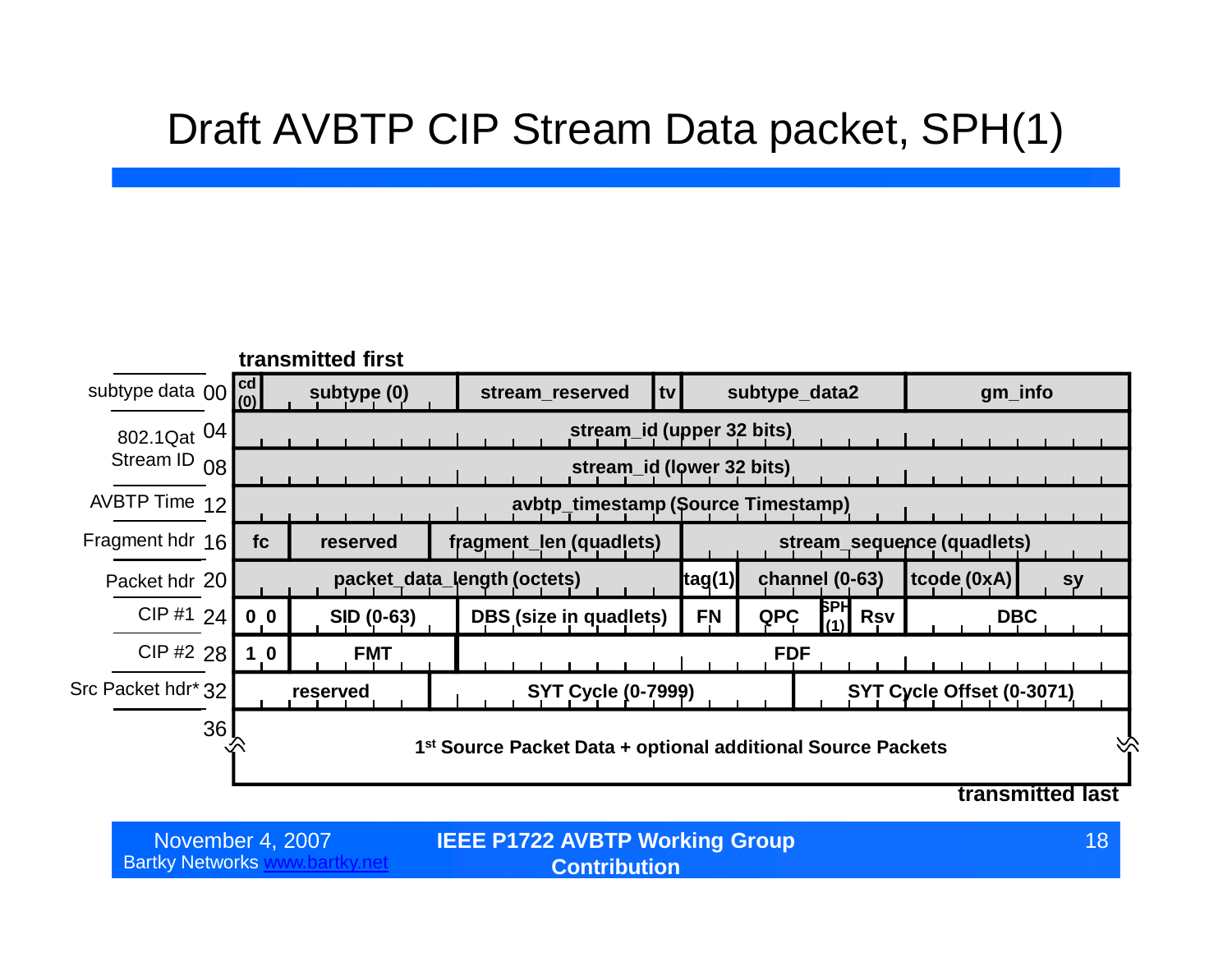#### AVBTP Proprietary/Experimental Stream Data format



**transmitted last**

**Contribution**

Bartky Networks www.bartky.net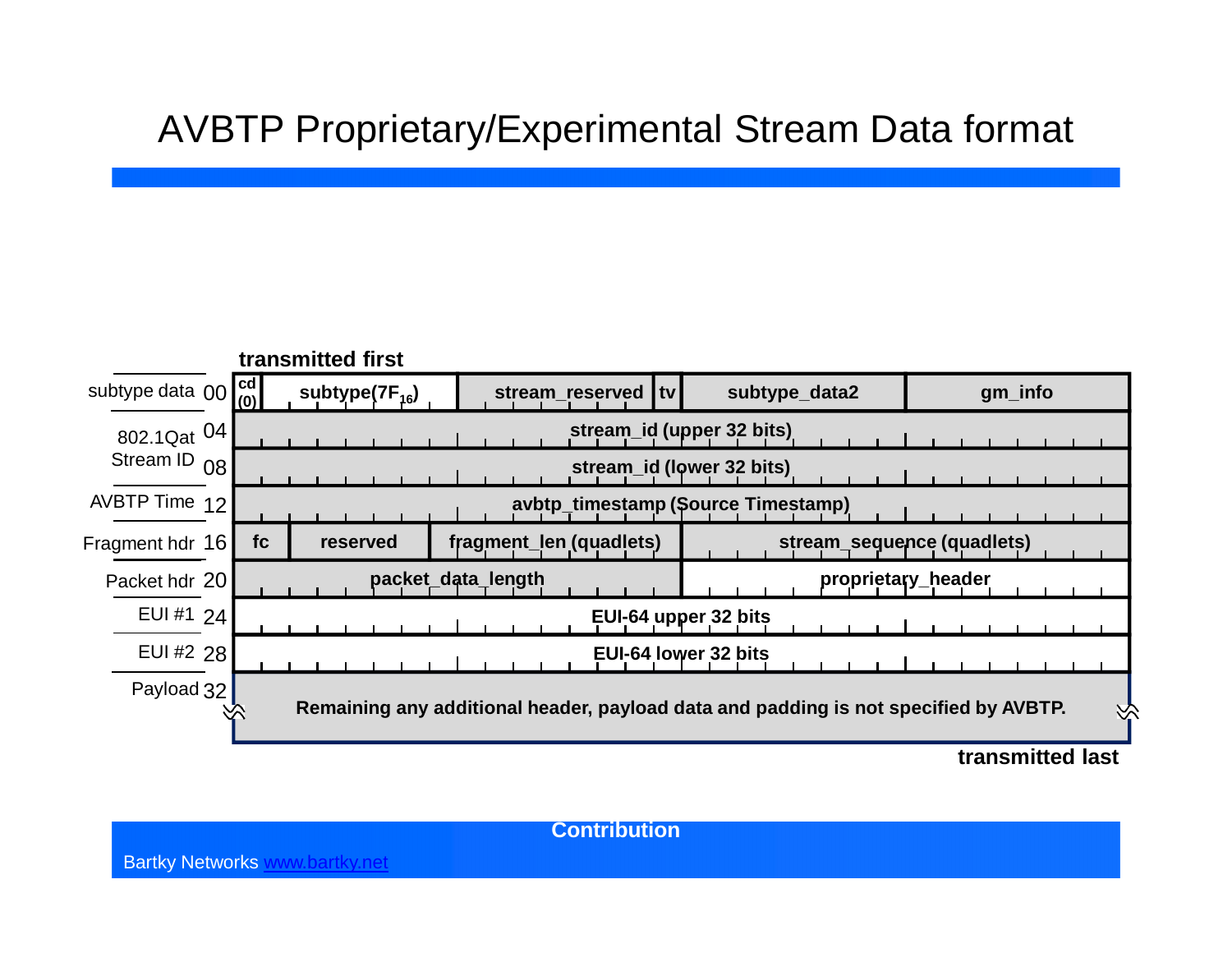### AVBTP Proprietary/Experimental control format



| November 4, 2007         | <b>IEEE P1722 AVBTP Working Group</b> | 20 |
|--------------------------|---------------------------------------|----|
| <b>Bartky Networks w</b> | <b>Contribution</b>                   |    |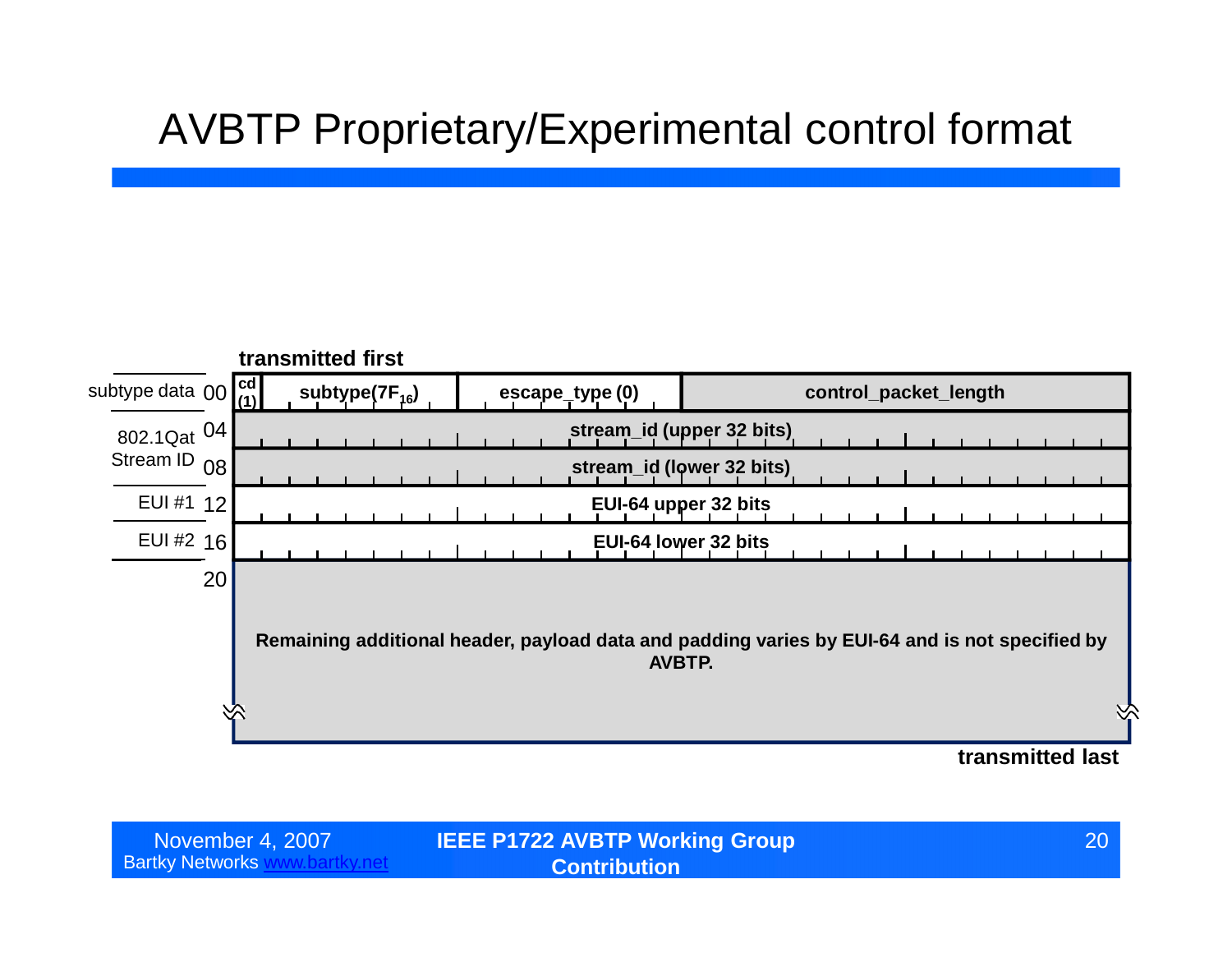### Cross Timestamp (XTS) packet



**transmitted last**

**\*Note: VLAN Tag field is optional for all control messages**

| November 4, 2007         | <b>IEEE P1722 AVBTP Working Group</b> | 21 |
|--------------------------|---------------------------------------|----|
| <b>Bartky Networks w</b> | <b>⊾Contribution</b> \                |    |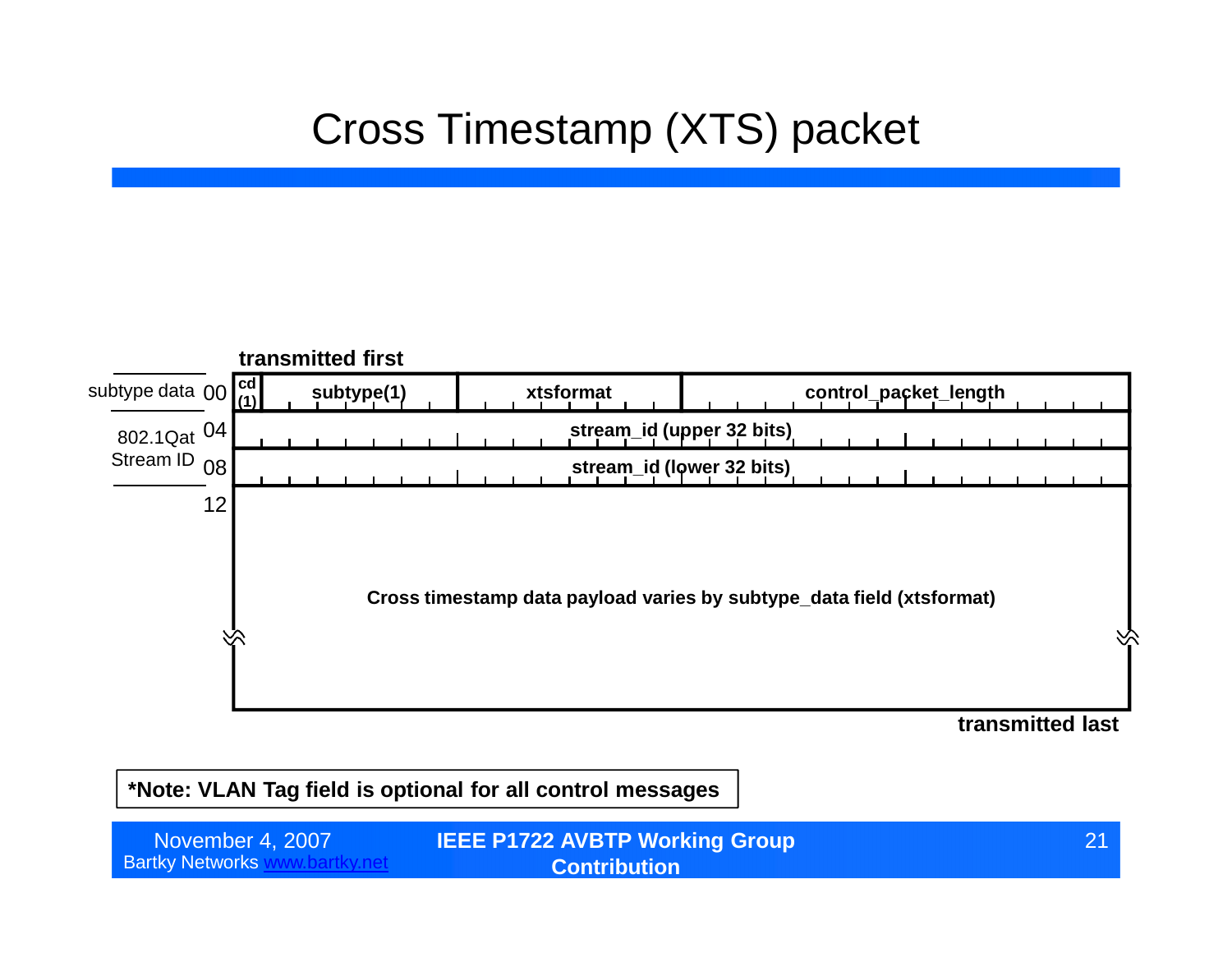#### Full SYT format XTS packet



| *Note: VLAN Tag field is optional for all control messages |  |  |  |  |
|------------------------------------------------------------|--|--|--|--|
|------------------------------------------------------------|--|--|--|--|

| November 4, 2007         | <b>IEEE P1722 AVBTP Working Group</b> | 22 |
|--------------------------|---------------------------------------|----|
| <b>Bartky Networks w</b> | <b>Contribution</b>                   |    |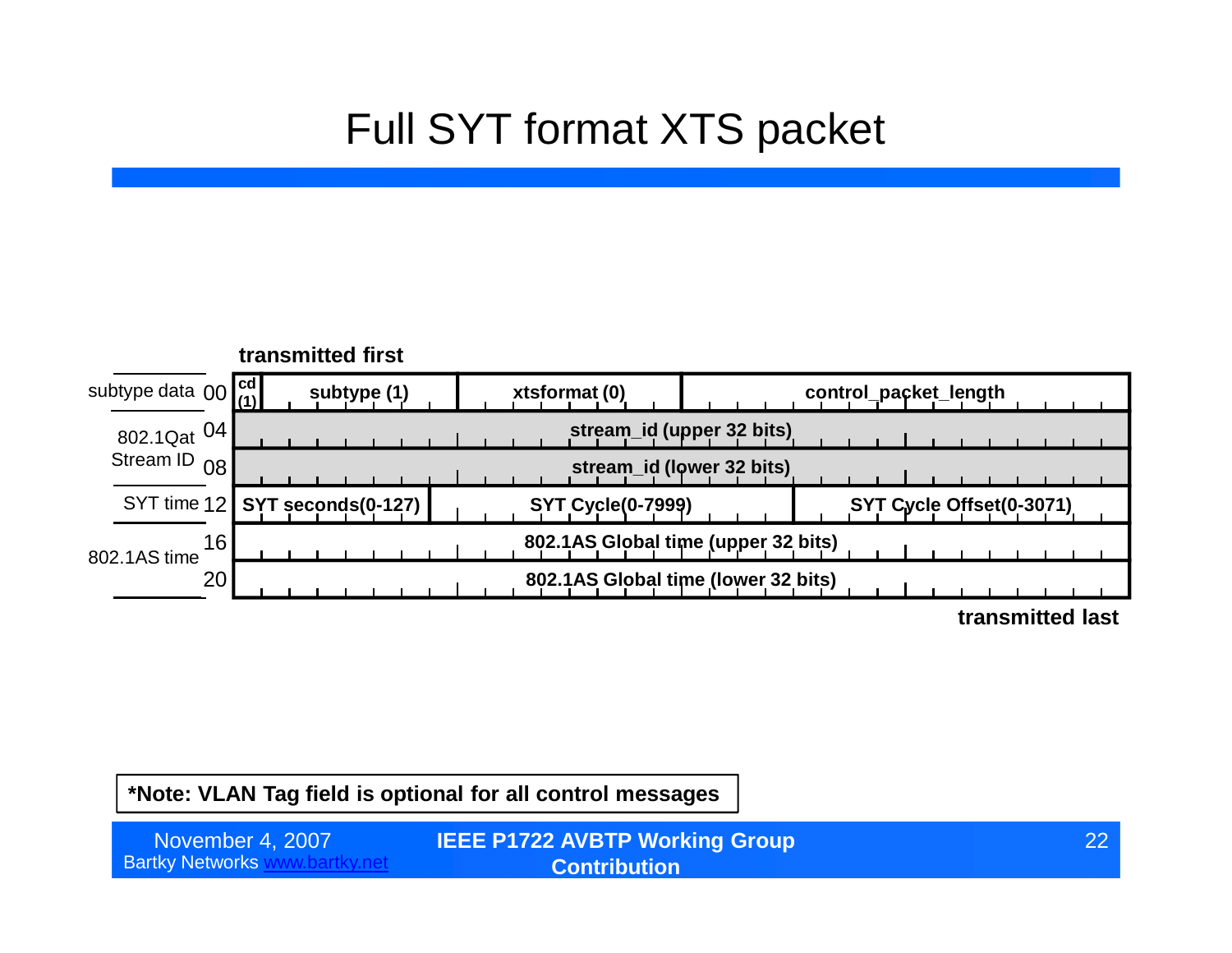#### Update SYT format XTS packet



**\*Note: VLAN Tag field is optional for all control messages**

Bartky Networks www.bartky.net

**IEEE P1722 AVBTP Working Group** November 4, 2007 23 **Contribution**